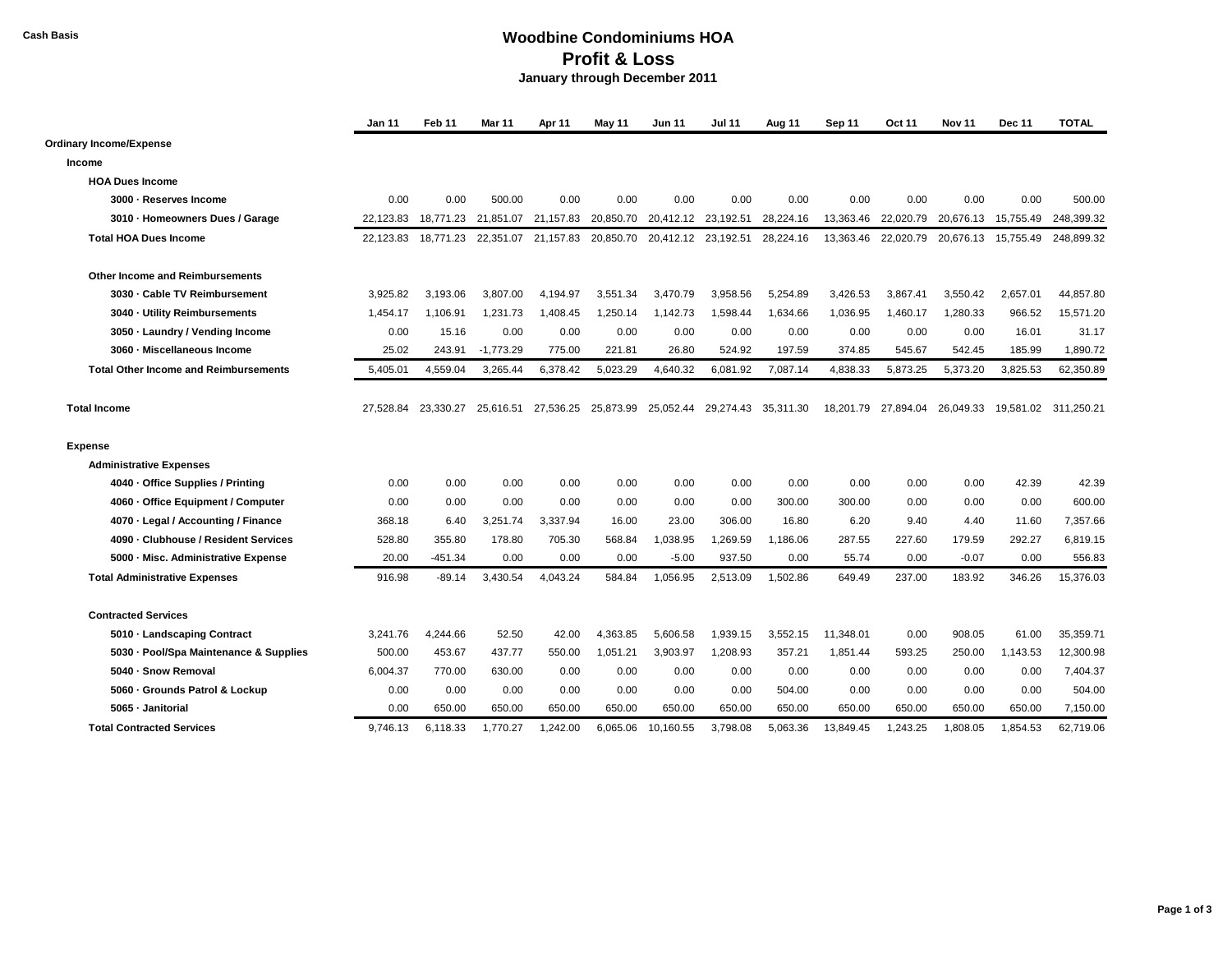## **Cash Basis Woodbine Condominiums HOA Profit & Loss January through December 2011**

|                                              | Jan 11   | Feb 11   | Mar 11   | Apr 11   | May 11   | Jun 11   | <b>Jul 11</b> | Aug 11   | Sep 11    | Oct 11   | <b>Nov 11</b> | Dec 11   | <b>TOTAL</b> |
|----------------------------------------------|----------|----------|----------|----------|----------|----------|---------------|----------|-----------|----------|---------------|----------|--------------|
|                                              |          |          |          |          |          |          |               |          |           |          |               |          |              |
| <b>Property Maintenance</b>                  |          |          |          |          |          |          |               |          |           |          |               |          |              |
| 5090 - Grounds/Sprinklers/Pond Upkeep        | 3,399.75 | 0.00     | 4,284.16 | 4,354.33 | 4,192.16 | 46.00    | 4,238.16      | 3,254.56 | 8,384.32  | 217.00   | 4,192.16      | 4,253.67 | 40,816.27    |
| 6010 - Building Repair Exterior              | 2,561.46 | 1,815.30 | 953.50   | 0.00     | 2,672.87 | 1,839.49 | 10,510.66     | 4,892.68 | 4,138.99  | 128.72   | 0.00          | 1,764.73 | 31,278.40    |
| 6030 · Cleaning / Supplies / Equipment       | 300.00   | 0.00     | 0.00     | 0.00     | 0.00     | 0.00     | 0.00          | 0.00     | 0.00      | 0.00     | 0.00          | 0.00     | 300.00       |
| 6040 - Misc. Property Maintenance            | 0.00     | 0.00     | 0.00     | 0.00     | 0.00     | 0.00     | $-5.00$       | $-5.00$  | 0.00      | 0.00     | 2,494.28      | 0.00     | 2,484.28     |
| <b>Total Property Maintenance</b>            | 6,261.21 | 1,815.30 | 5,237.66 | 4,354.33 | 6,865.03 | 1,885.49 | 14,743.82     | 8,142.24 | 12,523.31 | 345.72   | 6,686.44      | 6,018.40 | 74,878.95    |
| <b>Staffing and Management Expense</b>       |          |          |          |          |          |          |               |          |           |          |               |          |              |
| 4020 - Property Management Fees              | 1,358.47 | 1,320.16 | 1,247.76 | 1,249.78 | 1,277.94 | 1,243.90 | 1,242.50      | 1,241.53 | 1,887.26  | 3,218.31 | 1,886.86      | 3,844.01 | 21,018.48    |
| <b>Total Staffing and Management Expense</b> | 1,358.47 | 1,320.16 | 1,247.76 | 1,249.78 | 1,277.94 | 1,243.90 | 1,242.50      | 1,241.53 | 1,887.26  | 3,218.31 | 1,886.86      | 3,844.01 | 21,018.48    |
| <b>Taxes / Insurance</b>                     |          |          |          |          |          |          |               |          |           |          |               |          |              |
| 7020 - Property Taxes                        | 0.00     | 0.00     | 0.00     | 0.00     | 0.00     | 0.00     | 0.00          | 0.00     | 0.00      | 0.00     | 0.00          | 11.00    | 11.00        |
| 7030 - Property Insurance                    | 2,876.80 | 2,641.80 | 2,647.80 | 2,641.80 | 2,641.80 | 2,641.80 | 0.00          | 0.00     | 0.00      | 6,422.25 | 0.00          | 2,139.75 | 24,653.80    |
| <b>Total Taxes / Insurance</b>               | 2,876.80 | 2,641.80 | 2,647.80 | 2,641.80 | 2,641.80 | 2,641.80 | 0.00          | 0.00     | 0.00      | 6,422.25 | 0.00          | 2,150.75 | 24,664.80    |
| <b>Utilities</b>                             |          |          |          |          |          |          |               |          |           |          |               |          |              |
| 6050 - Electric - Common Areas               | 429.28   | 827.21   | 217.84   | 204.47   | 236.97   | 267.08   | 354.65        | 359.88   | 328.13    | 335.82   | 408.21        | 496.48   | 4,466.02     |
| 6060 - Electric - Clubhouse / Pool           | 0.00     | 727.45   | 755.95   | 728.51   | 717.41   | 469.62   | 1,100.52      | 1,166.86 | 1,177.55  | 992.42   | 612.74        | 559.59   | 9,008.62     |
| 6070 - Water                                 |          |          |          |          |          |          |               |          |           |          |               |          |              |
| 3559 J                                       | 171.21   | 0.00     | 156.73   | 0.00     | 162.76   | 0.00     | 184.78        | 0.00     | 215.00    | 0.00     | 199.08        | 0.00     | 1,089.56     |
| 3565 K                                       | 152.01   | 0.00     | 167.74   | 0.00     | 196.19   | 0.00     | 251.61        | 0.00     | 213.26    | 0.00     | 164.90        | 0.00     | 1,145.71     |
| 3585L                                        | 196.00   | 0.00     | 273.83   | 0.00     | 59.82    | 0.00     | 72.63         | 0.00     | 91.85     | 0.00     | 122.01        | 0.00     | 816.14       |
| <b>3601 Pool</b>                             | 87.08    | 0.00     | 81.91    | 0.00     | 74.54    | 0.00     | 95.42         | 0.00     | 140.34    | 0.00     | 140.17        | 0.00     | 619.46       |
| 3611 M                                       | 127.45   | 0.00     | 149.96   | 0.00     | 169.84   | 0.00     | 211.35        | 0.00     | 246.79    | 0.00     | 162.71        | 0.00     | 1,068.10     |
| 3623 N                                       | 123.34   | 0.00     | 158.22   | 0.00     | 200.47   | 0.00     | 116.09        | 0.00     | 137.12    | 0.00     | 159.46        | 0.00     | 894.70       |
| 3639 H                                       | 152.90   | 0.00     | 178.26   | 0.00     | 252.79   | 0.00     | 809.05        | 0.00     | 3,441.09  | 0.00     | 530.98        | 0.00     | 5,365.07     |
| 3651 I                                       | 168.46   | 0.00     | 160.86   | 0.00     | 190.62   | 0.00     | 209.84        | 0.00     | 228.92    | 0.00     | 215.37        | 0.00     | 1,174.07     |
| 3675 A                                       | 119.10   | 0.00     | 122.33   | 136.30   | 0.00     | 0.00     | 654.39        | 288.11   | 0.00      | 0.00     | 137.21        | 0.00     | 1,457.44     |
| 3687 G                                       | 145.15   | 0.00     | 151.23   | 0.00     | 141.87   | 0.00     | 163.04        | 0.00     | 183.65    | 0.00     | 194.20        | 0.00     | 979.14       |
| 3695 <sub>B</sub>                            | 196.77   | 0.00     | 219.55   | 245.83   | 0.00     | 0.00     | 274.24        | 316.17   | 0.00      | 0.00     | 304.64        | 0.00     | 1,557.20     |
| 3713 C                                       | 200.00   | 0.00     | 204.90   | 0.00     | 221.25   | 0.00     | 246.61        | 0.00     | 248.07    | 0.00     | 236.55        | 0.00     | 1,357.38     |
| 3719 D                                       | 116.36   | 0.00     | 122.33   | 125.16   | 0.00     | 0.00     | 131.29        | 141.88   | 0.00      | 0.00     | 150.23        | 0.00     | 787.25       |
| 3725 E                                       | 146.53   | 0.00     | 129.21   | 0.00     | 125.16   | 0.00     | 159.70        | 0.00     | 194.10    | 0.00     | 169.78        | 0.00     | 924.48       |
| 3749 F                                       | 138.30   | 0.00     | 140.22   | 153.01   | 0.00     | 0.00     | 243.26        | 218.48   | 0.00      | 0.00     | 213.74        | 0.00     | 1,107.01     |
| 3757 U Woodbine II                           | 149.27   | 0.00     | 133.34   | 0.00     | 119.59   | 0.00     | 137.97        | 0.00     | 145.36    | 0.00     | 166.52        | 0.00     | 852.05       |
| 3761 T Woodbine II                           | 216.45   | 0.00     | 261.34   | 0.00     | 249.11   | 0.00     | 301.76        | 0.00     | 309.01    | 0.00     | 298.43        | 0.00     | 1,636.10     |
| 3769 R Woodbine II                           | 114.99   | 0.00     | 126.45   | 0.00     | 125.16   | 0.00     | 136.30        | 0.00     | 155.80    | 0.00     | 146.98        | 0.00     | 805.68       |
| Total 6070 - Water                           | 2.721.37 | 0.00     | 2.938.41 | 660.30   | 2,289.17 | 0.00     | 4.399.33      | 964.64   | 5,950.36  | 0.00     | 3.712.96      | 0.00     | 23.636.54    |